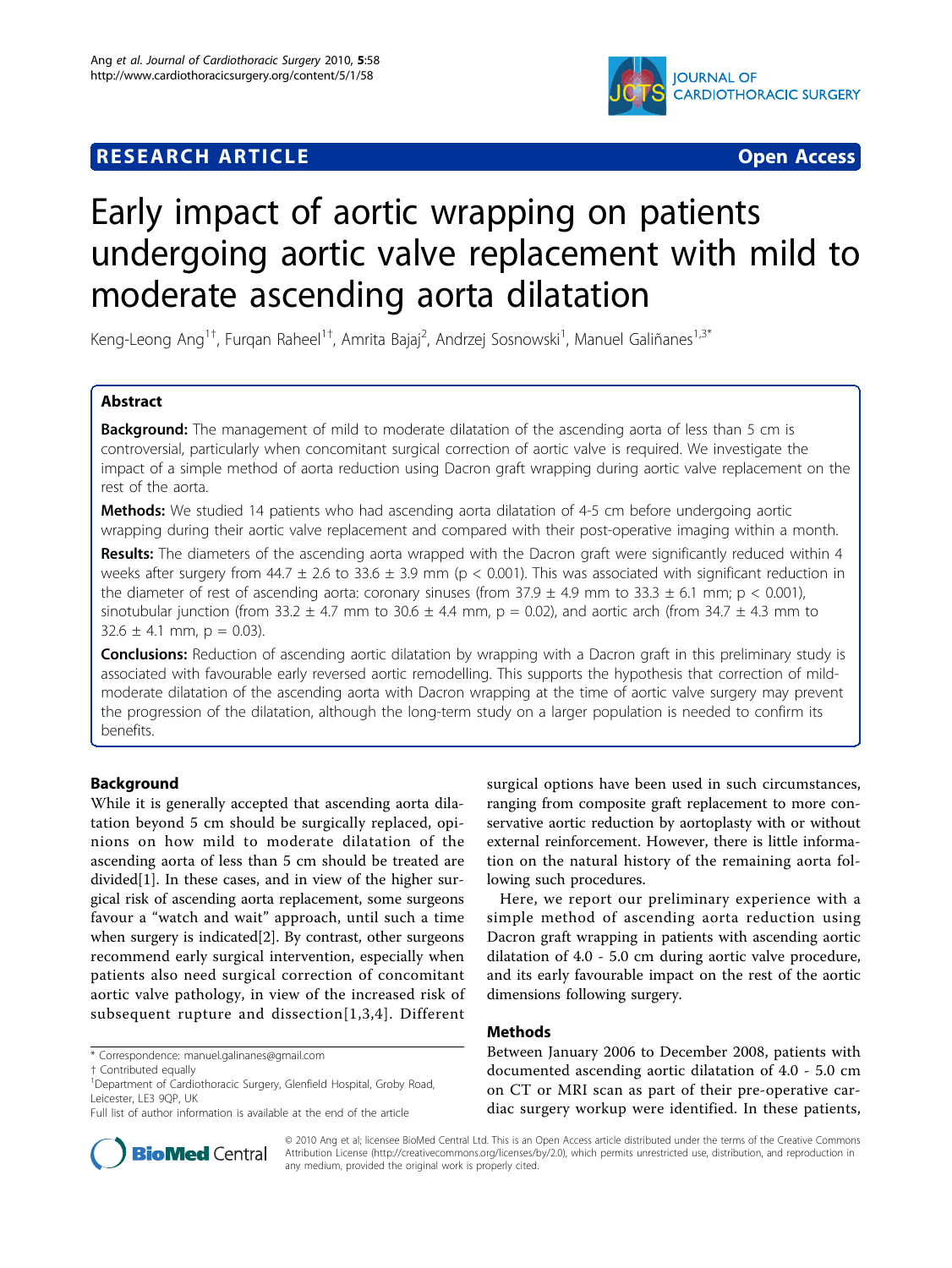the reduction of ascending aorta was carried out as described below as an additional procedure to other cardiac operations. For inclusion in the study, patients must have CT scan within 4 weeks after surgery during their routine post-operative follow-up.

Following the initiation of cardiopulmonary bypass, the ascending aorta was freed from its precardial reflection proximally from the sinotubular junction (STJ) and as far up to the origin of the innominate arterial trunk. To perform the aortic valve procedure, a transverse aortotomy was made 1 cm above the STJ, that was directly closed at the end of the aortic valve correction. Just before coming off cardiopulmonary bypass, a Dacron graft of 2.5 - 3.5 cm diameter was cut longitudinally and passed around the ascending aorta to cover its entire length from the STJ to the brachiocephalic artery. Then, the ascending aorta was reduced to the diameter of the Dacron graft by approximating the edges of the Dacron with a continuous 3/0 prolene suture. The aim was to reduce the size of the ascending aorta to a diameter less that 3.5 cm. Therefore, the size and length of Dacron graft was determined by intra-operative measurements of the aorta from the STJ to the origin of the brachiocephalic arterial trunk so that the graft can fix snugly around the aorta at the end of the procedure.

Three patients required coronary artery bypass grafting (CABG) using saphenous vein grafts (SVGs). In one patient, the proximal end of the SVG was attached to the ascending aorta through an opening made in the Dacron graft. The remaining 2 patients had their proximal SVGs attached to ascending aorta distal to the Dacron graft.

The aortic diameter at the STJ, the site of maximal dilatation of the ascending aorta, the coronary sinuses and the aortic arch were measured both at before and after surgery by an experienced observer. The postoperative course was also noted.

Continuous variables that were normally distributed were presented as mean ± standard deviation (SD), and differences between within groups were compared using paired t-tests. Non-normally distributed variables were presented as median with their interquartile range, and analysed using the appropriate non-parametric tests.

The study was approved by the local Ethics Committee and, because this was a retrospective analysis of a procedure previous reported and of investigations performed as part of the standard care, patient's consent was not required.

## Results

During the study period, we identified 14 patients with maximal ascending aortic diameter between 4-5 cm preoperatively fulfilling the study criteria. There were 11 males and 3 females, and the mean age at surgery was  $60 \pm 13$  years old. Two patients had history of diabetes. Eleven patients had history of hypertension but blood pressure was adequately controlled before and after surgery. Nine patients presented with aortic stenosis, while the remainder predominantly had aortic regurgitation. At surgery, the aortic valve was tricuspid in 7 patients, bicuspid in 4 patients and pseudo-bicuspid in the remaining patients. All patients had tissue aortic valve replacement (AVR) plus reduction of ascending aorta with Dacron graft. In addition, 3 of the patients had CABG with SVG as described above. The aortic wrapping, that was performed at the end of the other surgical corrections had no effect on aortic cross-clamp time and only resulted in small lengthening of the overall CPB. One patient had to be re-opened due to haemodynamic instability and left ventricular dysfunction already present before surgery. The median (interquartile range) postoperative stay was 8 (7) days. However, there was no early morbidity or mortality directly associated with the aortic wrapping.

Figure [1\(a-d\)](#page-2-0) shows that, as expected, the diameters of the ascending aorta wrapped with the Dacron graft were significantly reduced within the first 4 weeks after surgery from  $44.7 \pm 2.6$  to  $33.6 \pm 3.9$  mm (p < 0.001). Interestingly the diameters of the coronary sinuses were also significantly reduced from  $37.9 \pm 4.9$  mm before surgery to  $33.3 \pm 6.1$  mm after the aortic wrapping (p < 0.001). A lower but still statistically significant reduction of the STJ size from  $33.2 \pm 4.7$  mm to  $30.6 \pm$ 4.4 mm was also seen ( $p = 0.02$ ). The changes in the dimensions of the aorta distal to the wrapping were associated with modest but still significant reduction of the maximal diameter of the aortic arch from  $34.7 \pm 4.3$ mm before surgery to  $32.6 \pm 4.1$  mm after aortic wrapping ( $p = 0.03$ ). It is worth noting that the observed remodelling of the aorta proximal and distal to the wrapping was unrelated to the aortic valve pathology.

## **Discussion**

Mild to moderately dilated ascending aorta is encountered in 5-15% of patients needing AVRs[\[4\]](#page-3-0). However, its management is controversial. There is very little information on the natural history of dilated ascending aorta after AVR. It is debatable whether the correction of aortic valve pathology alone is adequate to stop the progression of the dilatation of the aorta, especially when the native aortic valve is bicuspid[[5\]](#page-3-0). Furthermore, there is an increased incidence of rupture and dissection in these patients after AVR alone[[6\]](#page-3-0). Thus, the current recommendations favour early definitive surgical intervention in these patients if they require open heart procedure[[1](#page-3-0)]. However, the determination of the type of treatment remains unclear and a conservative surgical approach with reduction aortoplasty, with or without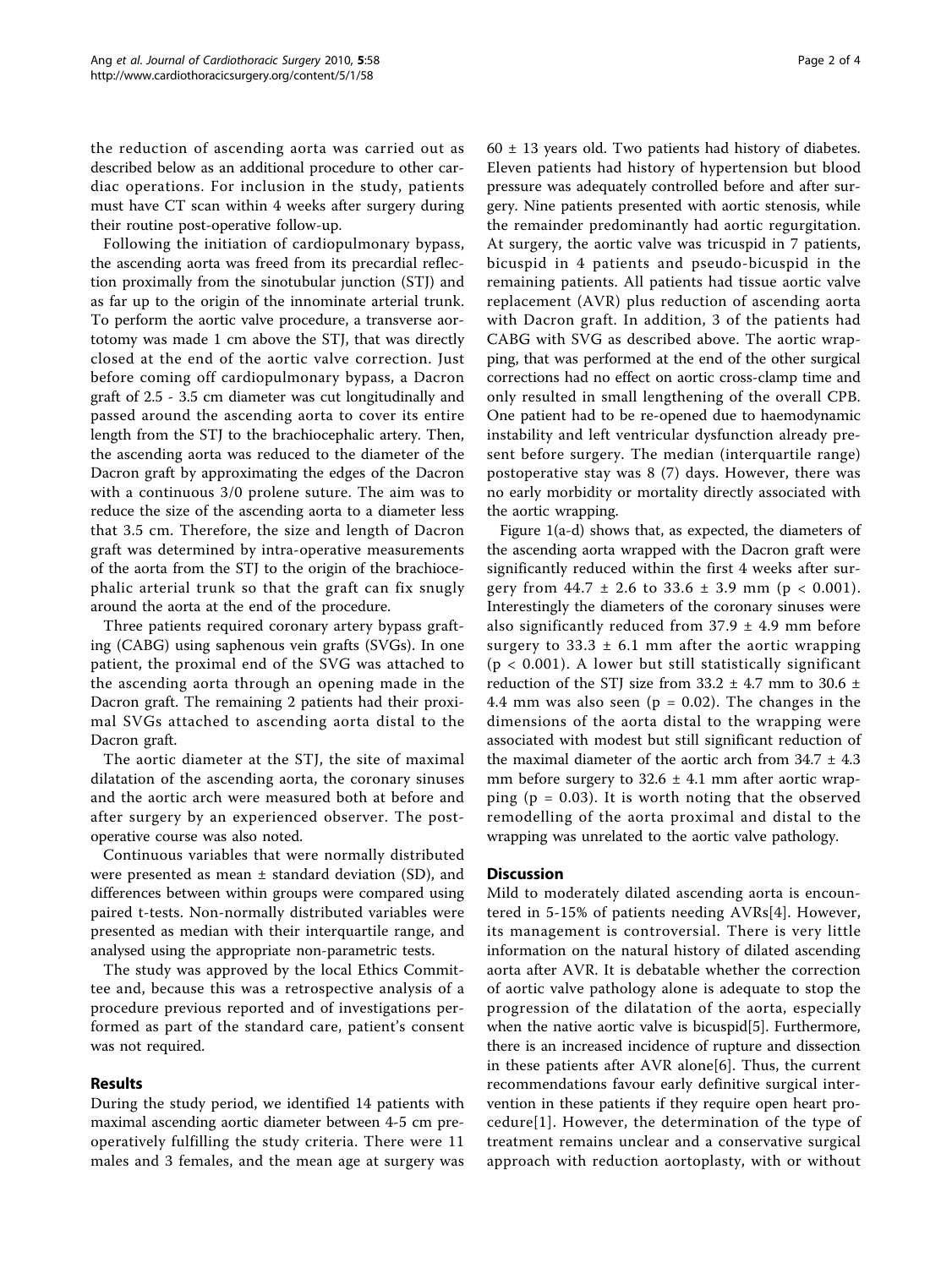external support, or with external support alone have been advocated for these circumstances as they can be performed without increasing the operative risk, [\[3,4,7](#page-3-0),[8](#page-3-0)] but the effect of such treatments on the remaining aorta remains unknown.

Here we are reporting the preliminary findings of the use of a simple method of reducing the mild to moderate dilatation of the ascending aorta using wrapping of the dilated segment with a Dacron graft tube when associated aortic valve surgery. This procedure does not require the opening of the aorta neither the extension of the aortic cross-clamp time. It can be performed relatively quickly within 5-10 minutes, and is safe, with no significant morbidity or mortality. The procedure was performed in combination with other cardiac surgical corrections but theoretically it could also be used safely in isolation.

The most important finding of this study is the reduction of the diameter and reversed remodelling of the aorta not only at the site of dilatation but also

proximally and distally to the aortic wrapping, a benefit seen early after surgery. Despite the small number of patients, the reduction in diameter at different aortic sites was statistically significant, suggesting that correction of dimensions of a dilated ascending aorta at an early stage, and before irreversible anatomical changes take place, results in the rapid reversed remodelling of the rest of the aorta, probably due to the restoration of normal blood flow haemodynamics. This reversibility could support the case for an early intervention in mild to moderate ascending aortic dilatation so that, in addition to stopping its progression, the future abnormal dilatation in the remaining aorta can be prevented.

Although we did not observed any early complications, there was the concern in previous studies of reduction aortoplasty re-enforced with Dacron wrapping that Dacron grafting could potential erode into the aorta[[9\]](#page-3-0). However, in a recent study, no aortic erosion was noted on histology in the autopsy of a patient whom died from other causes[\[10\]](#page-3-0). Nevertheless, like any

<span id="page-2-0"></span>